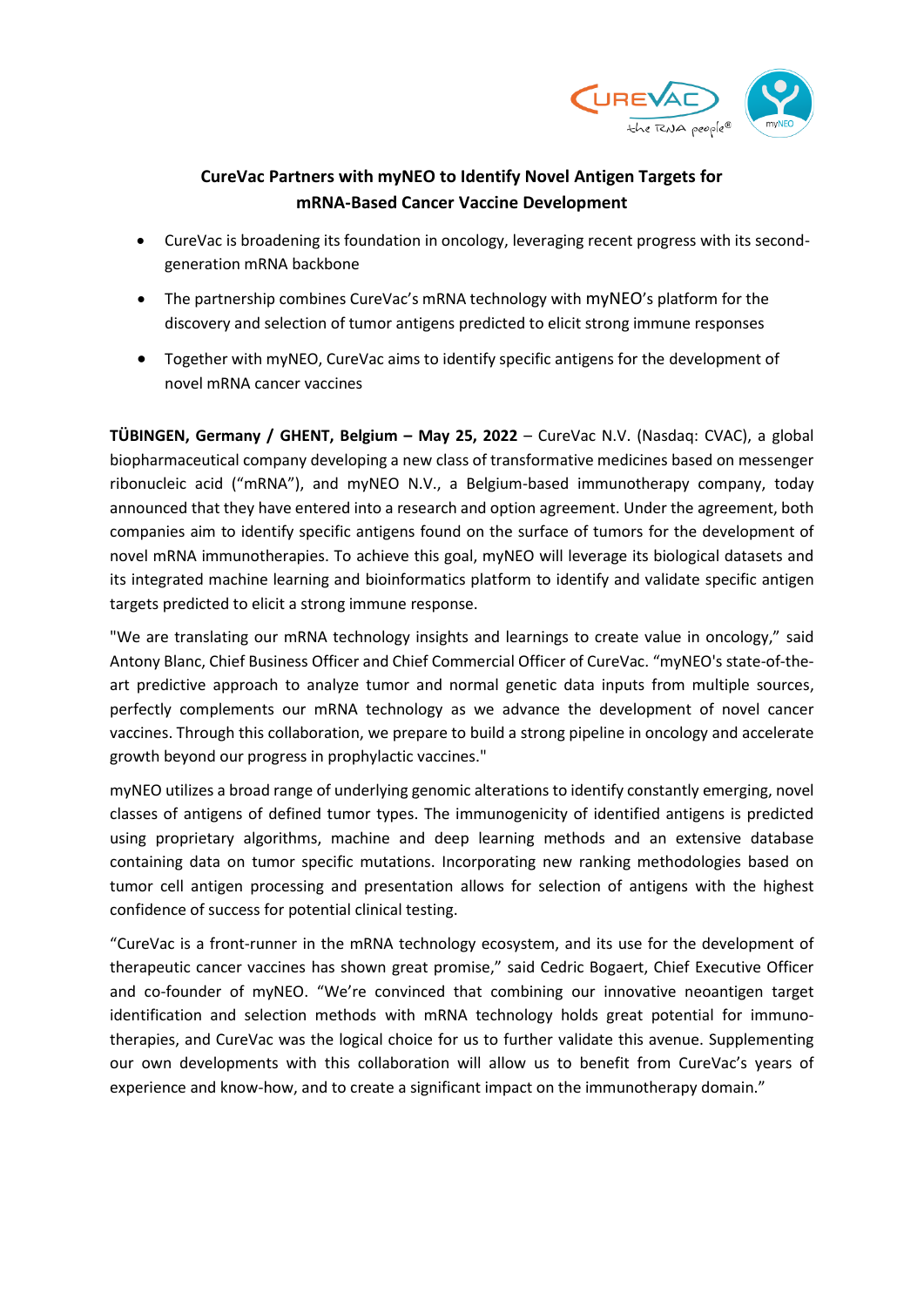## **About CureVac**

CureVac is a global biopharmaceutical company in the field of messenger RNA (mRNA) technology, with more than 20 years of expertise in developing, optimizing, and manufacturing this versatile biological molecule for medical purposes. The principle of CureVac's proprietary technology is the use of optimized mRNA as a data carrier to instruct the human body to produce its own proteins capable of fighting a broad range of diseases. In July 2020, CureVac entered in a collaboration with GSK to jointly develop new products in prophylactic vaccines for infectious diseases based on CureVac's second-generation mRNA technology. This collaboration was later extended to the development of second-generation COVID-19 vaccine candidates, and modified mRNA vaccine technologies. Based on its proprietary technology, CureVac has built a deep clinical pipeline across the areas of prophylactic vaccines, cancer therapies, antibody therapies, and the treatment of rare diseases. CureVac had its initial public offering on the New York Nasdaq in August 2020. It is headquartered in Tübingen, Germany, and employs more than 900 people at its sites in Tübingen, Frankfurt, and Boston, USA. Further information can be found at [www.curevac.com.](http://www.curevac.com/)

#### **About myNEO**

myNEO is a Belgian biotech company that focuses on the development of immunotherapies finetuned against the tumor of cancer patients. The core technology to its clinical development is an advanced data analysis platform that allows to rapidly screen immuno-genomic datasets from enrolled patients and their tumors. Data-driven neural networks trained on gathered biological datasets enable to identify impactful tumor alterations and neoantigens as targets for immunotherapies, to finetune patient inclusion criteria, and define early biomarkers for potential response. The growing company was founded by biotech entrepreneurs Cedric Bogaert, together with Professor Wim Van Criekinge and Jan Van den Berghe. Professor MD Kris Thielemans, a pioneer in the field of immunotherapy, Mark Vaeck, founder and former CEO of biopharmaceutical company Ablynx, and Bert Coessens, founder and former COO of Cartagenia, are also involved. Read more at: [www.myneo.me](http://www.myneo.me/)

# **CureVac Investor Relations Contact**

Dr. Sarah Fakih, Vice President Corporate Communications and Investor Relations CureVac, Tübingen, Germany T: +49 7071 9883-1298 M: +49 160 90 496949 [sarah.fakih@curevac.com](mailto:sarah.fakih@curevac.com)

#### **CureVac Media Contact**

Bettina Jödicke-Braas, Manager Communications CureVac, Tübingen, Germany T: +49 7071 9883-1087 [bettina.joedicke-braas@curevac.com](mailto:bettina.joedicke-braas@curevac.com)

# **myNEO Media Contact**

Cedric Bogaert, CEO myNEO, Ghent, Belgium [info@myNEO.me](mailto:info@myNEO.me)